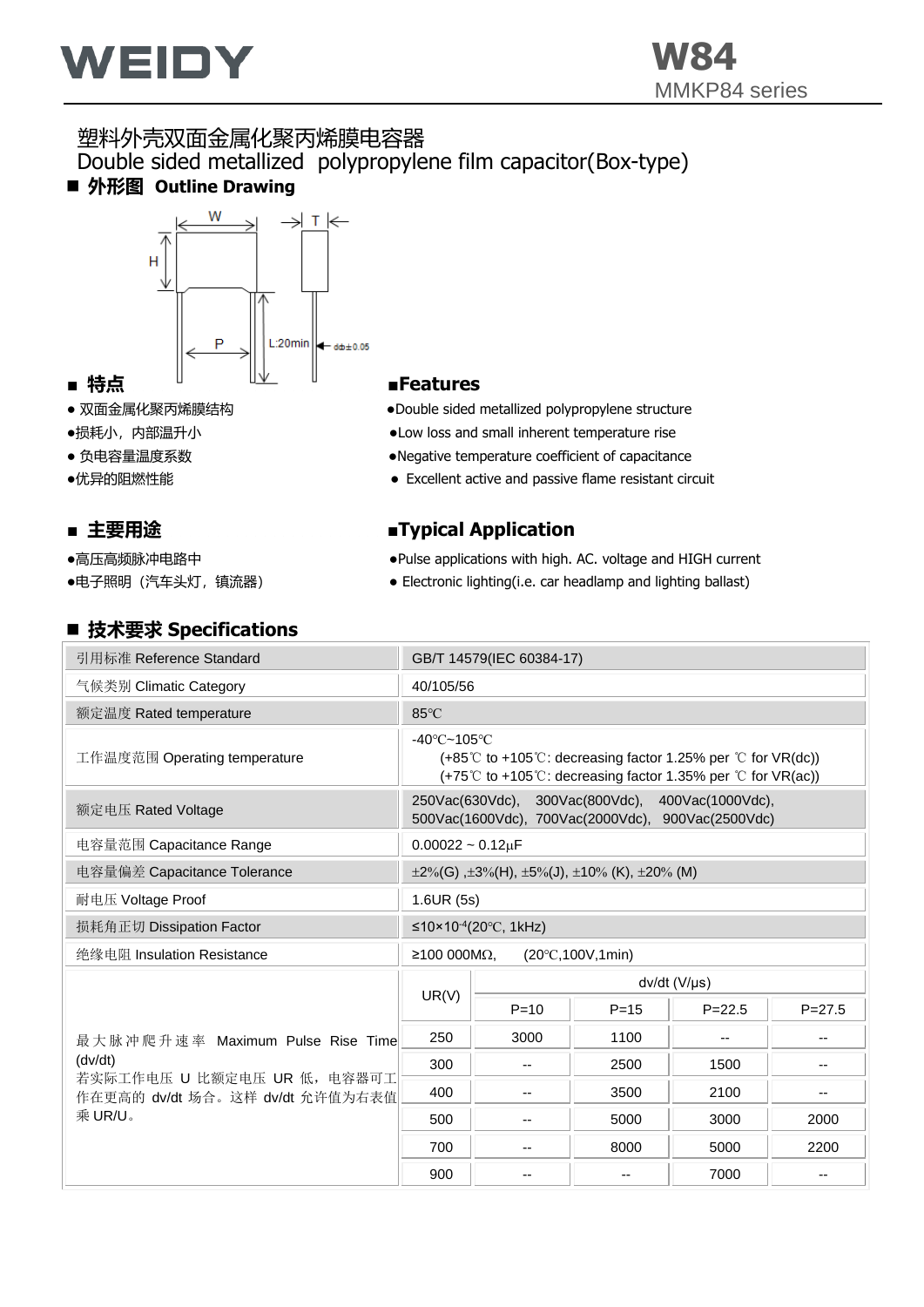

## **产品代码说明 Part number system**

### ■ 18 位产品代码说明如下:

## **The 18 digits part number is formed as follow:**

| 3<br>4<br>5<br>8<br>9<br>2<br>6<br>7                                                                                                | 10<br>11<br>12 13<br>14<br>15 16 17 18                                                                                                 |
|-------------------------------------------------------------------------------------------------------------------------------------|----------------------------------------------------------------------------------------------------------------------------------------|
| W<br>8<br>4                                                                                                                         |                                                                                                                                        |
| 第1~3位: 型号代码                                                                                                                         | Digit $1$ to $3:$<br>Series code                                                                                                       |
| W84=MMKP84                                                                                                                          | W84=MMKP84                                                                                                                             |
| 第 4~5位: 交流额定电压                                                                                                                      | Digit 4 to 5: AC rated voltage                                                                                                         |
| E2=250V Q1=300V G2=400V<br>H2=500V V1=700V X1=900V                                                                                  | E2=250V Q1=300V G2=400V<br>H2=500V V1=700V X1=900V                                                                                     |
| 第6~8位:标称容量                                                                                                                          | Digit 6 to 8: Rated capacitance                                                                                                        |
| 举例 : 104 = $10 \times 10^4$ PF = 0.1µf                                                                                              | For example: $104 = 10 \times 10^4$ PF = 0.1µf                                                                                         |
| 第9位:<br>容量偏差                                                                                                                        | Digit 9: Capacitance tolerance                                                                                                         |
| $G = \pm 2\%$ H= $\pm 3\%$                                                                                                          | $G = \pm 2\%$ H= $\pm 3\%$                                                                                                             |
| $J = \pm 5\%$ , K= $\pm 10\%$ , M= $\pm 20\%$                                                                                       | $J = \pm 5\%$ , K= $\pm 10\%$ , M= $\pm 20\%$                                                                                          |
| 第10位: 引线脚距                                                                                                                          | Digit 10: Pitch                                                                                                                        |
| $K=10$ mm<br>$M = 15$ mm                                                                                                            | $K = 10$ mm<br>$M = 15$ mm                                                                                                             |
| $Q = 22.5$ mm T=27.5mm                                                                                                              | $Q = 22.5$ mm T=27.5mm                                                                                                                 |
| 第11位:引线线径                                                                                                                           | Digit 11: Lead Wire diameter                                                                                                           |
| $6 = CP$ 0.6mm $7 = CP$ 0.7mm<br>8= CP 0.8mm<br>$1 = CU 1.0mm$<br>$9 = CU 0.8mm$<br>$2 = CU 0.5mm$<br>$3 = CU 0.6mm$<br>4= CU 0.7mm | $6 = CP$ 0.6mm $7 = CP$ 0.7mm<br>8= CP 0.8mm<br>$1 = CU 1.0mm$<br>$9 = CU 0.8mm$<br>$2 = CU 0.5mm$<br>$3 = CU 0.6mm$<br>$4 = CU 0.7mm$ |
| 第 12 位: 引线加工和包装代码<br>L= 直脚 K= 引线成型<br>T= 弹带包装                                                                                       | Digit 12: Lead form and packaging code<br>$L =$ straight lead $K =$ Lead kinked<br>$T =$ ammo-pack                                     |
| 第13~18位: 内部特征码                                                                                                                      | Digit 13 to 18: Internal use                                                                                                           |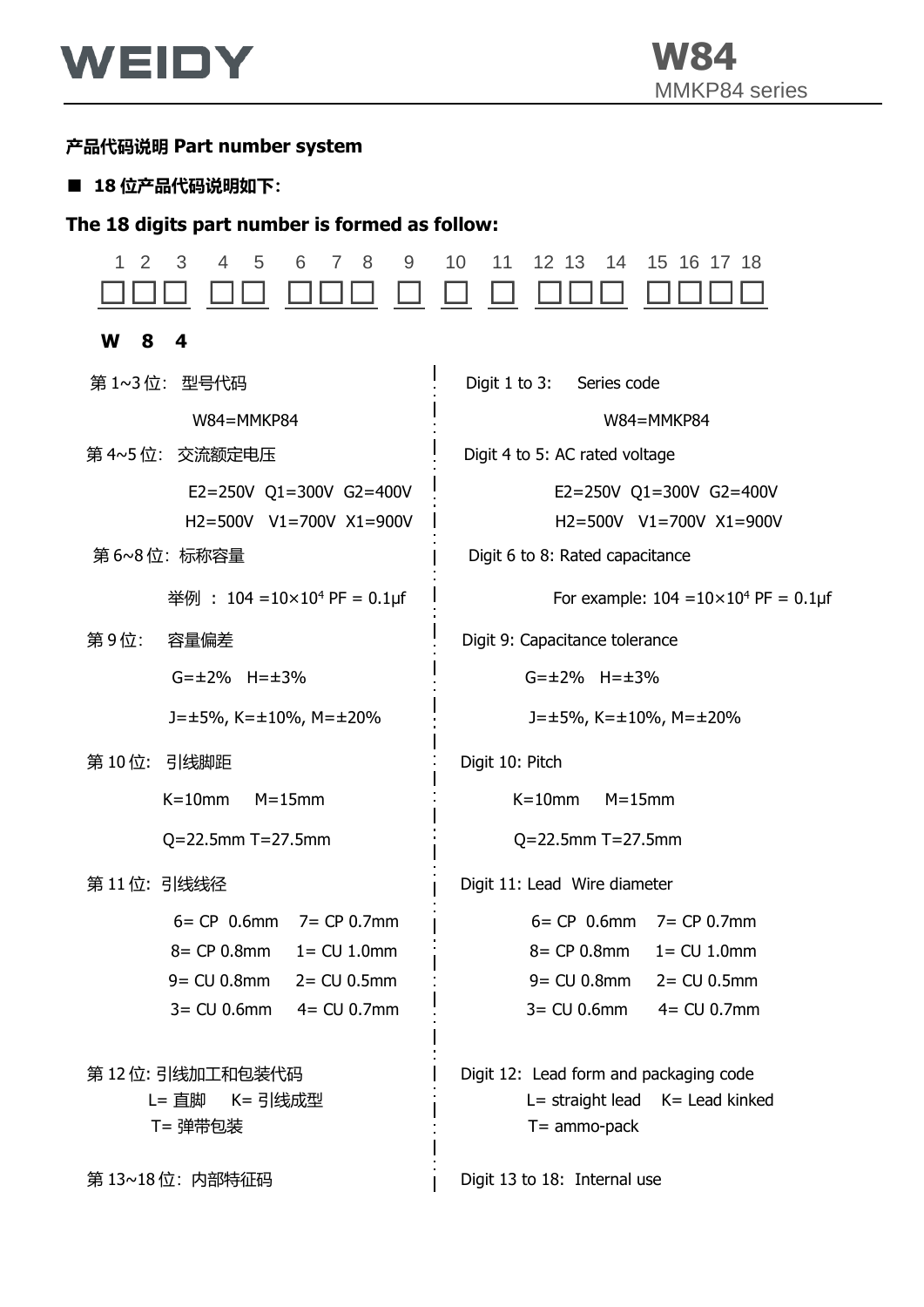# ■ **外形尺寸 Dimensions (mm)**

|                 |          |          |          | 250Vac(630Vdc) |     |                    |                   |
|-----------------|----------|----------|----------|----------------|-----|--------------------|-------------------|
| Cn<br>$(\mu F)$ | W<br>max | н<br>max | т<br>max | P              | d   | Part number        | Cn<br>(µF         |
| 0.010           | 13.0     | 9.0      | 4.0      | 10.0           | 0.6 | W84E2103-K6******* | 0.00              |
| 0.012           | 13.0     | 9.0      | 4.0      | 10.0           | 0.6 | W84E2123-K6******* | 0.00              |
| 0.015           | 13.0     | 11.0     | 5.0      | 10.0           | 0.6 | W84E2153-K6******* | 0.00              |
| 0.018           | 13.0     | 11.0     | 5.0      | 10.0           | 0.6 | W84E2183-K6******* | 0.00              |
| 0.022           | 13.0     | 12.0     | 6.0      | 10.0           | 0.6 | W84E2223-K6******* | 0.00              |
| 0.027           | 18.0     | 12.0     | 6.0      | 15.0           | 0.8 | W84E2273-M8******* | 0.00              |
| 0.033           | 18.0     | 12.0     | 6.0      | 15.0           | 0.8 | W84E2333-M8******* | 0.00              |
| 0.039           | 18.0     | 12.0     | 6.0      | 15.0           | 0.8 | W84E2393-M8******* | 0.00              |
| 0.047           | 18.0     | 13.5     | 7.5      | 15.0           | 0.8 | W84E2473-M8******* | 0.00 <sub>1</sub> |
| 0.056           | 18.0     | 13.5     | 7.5      | 15.0           | 0.8 | W84E2563-M8******* | 0.00              |
| 0.068           | 18.0     | 14.5     | 8.5      | 15.0           | 0.8 | W84E2683-M8******* | 0.00              |
| 0.082           | 18.0     | 16.0     | 10.0     | 15.0           | 0.8 | W84E2823-M8******* | 0.00              |
| 0.10            | 18.0     | 16.0     | 10.0     | 15.0           | 0.8 | W84E2104-M8******* | 0.01              |

|                 |          |          |          | 300Vac(800Vdc) |     |                     |
|-----------------|----------|----------|----------|----------------|-----|---------------------|
| Cn<br>$(\mu F)$ | W<br>max | н<br>max | т<br>max | P              | d   | Part number         |
| 0.010           | 18.0     | 11.0     | 5.0      | 15.0           | 0.8 | W84Q1103-M8*******  |
| 0.012           | 18.0     | 11.0     | 5.0      | 15.0           | 0.8 | W84Q1123-M8*******  |
| 0.015           | 18.0     | 11.0     | 5.0      | 15.0           | 0.8 | W84Q1153-M8*******  |
| 0.018           | 18.0     | 11.0     | 5.0      | 15.0           | 0.8 | W84Q1183-M8*******  |
| 0.022           | 18.0     | 12.0     | 6.0      | 15.0           | 0.8 | W84Q1223-M8******** |
| 0.027           | 18.0     | 12.0     | 6.0      | 15.0           | 0.8 | W84Q1273-M8*******  |
| 0.033           | 18.0     | 13.5     | 7.5      | 15.0           | 0.8 | W84Q1333-M8*******  |
| 0.039           | 18.0     | 13.5     | 7.5      | 15.0           | 0.8 | W84Q1393-M8*******  |
| 0.047           | 18.0     | 14.5     | 8.5      | 15.0           | 0.8 | W84Q1473-M8*******  |
| 0.056           | 18.0     | 16.0     | 10.0     | 15.0           | 0.8 | W84Q1563-M8*******  |
| 0.068           | 18.0     | 16.0     | 10.0     | 15.0           | 0.8 | W84Q1683-M8*******  |
| 0.056           | 26.5     | 15.0     | 6.0      | 22.5           | 0.8 | W84Q1563-O8*******  |
| 0.068           | 26.5     | 16.0     | 7.0      | 22.5           | 0.8 | W84Q1683-Q8*******  |
| 0.082           | 26.5     | 17.0     | 8.5      | 22.5           | 0.8 | W84Q1823-Q8*******  |
| 0.10            | 26.5     | 17.0     | 8.5      | 22.5           | 0.8 | W84Q1104-Q8*******  |

|                 |          |          |          | 400Vac(1000Vdc) |     |                     |
|-----------------|----------|----------|----------|-----------------|-----|---------------------|
| Cn<br>$(\mu F)$ | W<br>max | н<br>max | т<br>max | P               | d   | Part number         |
| 0.0056          | 18.0     | 11.0     | 5.0      | 15.0            | 0.8 | W84G2562-M8*******  |
| 0.0068          | 18.0     | 11.0     | 5.0      | 15.0            | 0.8 | W84G2682-M8*******  |
| 0.0082          | 18.0     | 11.0     | 5.0      | 15.0            | 0.8 | W84G2822-M8*******  |
| 0.010           | 18.0     | 12.0     | 6.0      | 15.0            | 0.8 | W84G2103-M8*******  |
| 0.012           | 18.0     | 12.0     | 6.0      | 15.0            | 0.8 | W84G2123-M8*******  |
| 0.015           | 18.0     | 13.5     | 7.5      | 15.0            | 0.8 | W84G2153-M8*******  |
| 0.018           | 18.0     | 13.5     | 7.5      | 15.0            | 0.8 | W84G2183-M8*******  |
| 0.022           | 18.0     | 14.5     | 8.5      | 15.0            | 0.8 | W84G2223-M8*******  |
| 0.027           | 18.0     | 16.0     | 10.0     | 15.0            | 0.8 | W84G2273-M8*******  |
| 0.033           | 18.0     | 16.0     | 10.0     | 15.0            | 0.8 | W84G2333-M8*******  |
| 0.027           | 26.5     | 15.0     | 6.0      | 22.5            | 0.8 | W84G2273-Q8*******  |
| 0.033           | 26.5     | 16.0     | 7.0      | 22.5            | 0.8 | W84G2333-Q8*******  |
| 0.039           | 26.5     | 16.0     | 7.0      | 22.5            | 0.8 | W84G2393-Q8*******  |
| 0.047           | 26.5     | 17.0     | 8.5      | 22.5            | 0.8 | W84G2473-Q8*******  |
| 0.056           | 26.5     | 17.0     | 8.5      | 22.5            | 0.8 | W84G2563-Q8******** |
| 0.068           | 26.5     | 18.5     | 10.0     | 22.5            | 0.8 | W84G2683-Q8*******  |
| 0.082           | 26.5     | 18.5     | 10.0     | 22.5            | 0.8 | W84G2823-Q8*******  |
| 0.10            | 26.5     | 22.0     | 12.0     | 22.5            | 0.8 | W84G2104-Q8*******  |

|           |      |      |      | 250Vac(630Vdc) |     |                     |           |      |      | 500Vac(1600Vdc) |      |     |                    |
|-----------|------|------|------|----------------|-----|---------------------|-----------|------|------|-----------------|------|-----|--------------------|
| Cn        | W    | н    |      |                |     |                     | Cn        | W    | н    |                 |      |     |                    |
| $(\mu F)$ | max  | max  | max  | P              | d   | Part number         | $(\mu F)$ | max  | max  | max             | P    | d   | Part number        |
| 0.010     | 13.0 | 9.0  | 4.0  | 10.0           | 0.6 | W84E2103-K6*******  | 0.0010    | 18.0 | 11.0 | 5.0             | 15.0 | 0.8 | W84H2102-M8******* |
| 0.012     | 13.0 | 9.0  | 4.0  | 10.0           | 0.6 | W84E2123-K6*******  | 0.0012    | 18.0 | 11.0 | 5.0             | 15.0 | 0.8 | W84H2122-M8******* |
| 0.015     | 13.0 | 11.0 | 5.0  | 10.0           | 0.6 | W84E2153-K6******** | 0.0015    | 18.0 | 11.0 | 5.0             | 15.0 | 0.8 | W84H2152-M8******* |
| 0.018     | 13.0 | 11.0 | 5.0  | 10.0           | 0.6 | W84E2183-K6*******  | 0.0018    | 18.0 | 11.0 | 5.0             | 15.0 | 0.8 | W84H2182-M8******* |
| 0.022     | 13.0 | 12.0 | 6.0  | 10.0           | 0.6 | W84E2223-K6*******  | 0.0022    | 18.0 | 11.0 | 5.0             | 15.0 | 0.8 | W84H2222-M8******* |
| 0.027     | 18.0 | 12.0 | 6.0  | 15.0           | 0.8 | W84E2273-M8*******  | 0.0027    | 18.0 | 11.0 | 5.0             | 15.0 | 0.8 | W84H2272-M8******* |
| 0.033     | 18.0 | 12.0 | 6.0  | 15.0           | 0.8 | W84E2333-M8*******  | 0.0033    | 18.0 | 11.0 | 5.0             | 15.0 | 0.8 | W84H2332-M8******* |
| 0.039     | 18.0 | 12.0 | 6.0  | 15.0           | 0.8 | W84E2393-M8*******  | 0.0039    | 18.0 | 11.0 | 5.0             | 15.0 | 0.8 | W84H2392-M8******* |
| 0.047     | 18.0 | 13.5 | 7.5  | 15.0           | 0.8 | W84E2473-M8*******  | 0.0047    | 18.0 | 11.0 | 5.0             | 15.0 | 0.8 | W84H2472-M8******* |
| 0.056     | 18.0 | 13.5 | 7.5  | 15.0           | 0.8 | W84E2563-M8*******  | 0.0056    | 18.0 | 11.0 | 5.0             | 15.0 | 0.8 | W84H2562-M8******* |
| 0.068     | 18.0 | 14.5 | 8.5  | 15.0           | 0.8 | W84E2683-M8*******  | 0.0068    | 18.0 | 12.0 | 6.0             | 15.0 | 0.8 | W84H2682-M8******* |
| 0.082     | 18.0 | 16.0 | 10.0 | 15.0           | 0.8 | W84E2823-M8*******  | 0.0082    | 18.0 | 12.0 | 6.0             | 15.0 | 0.8 | W84H2822-M8******* |
| 0.10      | 18.0 | 16.0 | 10.0 | 15.0           | 0.8 | W84E2104-M8*******  | 0.010     | 18.0 | 13.5 | 7.5             | 15.0 | 0.8 | W84H2103-M8******* |
|           |      |      |      |                |     |                     | 0.012     | 18.0 | 13.5 | 7.5             | 15.0 | 0.8 | W84H2123-M8******* |
|           |      |      |      |                |     |                     | 0.015     | 18.0 | 14.5 | 8.5             | 15.0 | 0.8 | W84H2153-M8******* |
|           |      |      |      | 300Vac(800Vdc) |     |                     | 0.018     | 18.0 | 16.0 | 10.0            | 15.0 | 0.8 | W84H2183-M8******* |
| Cn        | W    | н    | т    |                |     |                     | 0.022     | 18.0 | 16.0 | 10.0            | 15.0 | 0.8 | W84H2223-M8******* |
| $(\mu F)$ | max  | max  | max  | P              | d   | Part number         | 0.018     | 26.5 | 15.0 | 6.0             | 22.5 | 0.8 | W84H2183-Q8******* |
| 0.010     | 18.0 | 11.0 | 5.0  | 15.0           | 0.8 | W84Q1103-M8*******  | 0.022     | 26.5 | 16.0 | 7.0             | 22.5 | 0.8 | W84H2223-Q8******* |
| 0.012     | 18.0 | 11.0 | 5.0  | 15.0           | 0.8 | W84Q1123-M8*******  | 0.027     | 26.5 | 16.0 | 7.0             | 22.5 | 0.8 | W84H2273-Q8******* |
| 0.015     | 18.0 | 11.0 | 5.0  | 15.0           | 0.8 | W84Q1153-M8*******  | 0.033     | 26.5 | 17.0 | 8.5             | 22.5 | 0.8 | W84H2333-Q8******* |
| 0.018     | 18.0 | 11.0 | 5.0  | 15.0           | 0.8 | W84Q1183-M8*******  | 0.039     | 26.5 | 18.5 | 10.0            | 22.5 | 0.8 | W84H2393-Q8******* |
| 0.022     | 18.0 | 12.0 | 6.0  | 15.0           | 0.8 | W84Q1223-M8*******  | 0.047     | 26.5 | 18.5 | 10.0            | 22.5 | 0.8 | W84H2473-Q8******* |
| 0.027     | 18.0 | 12.0 | 6.0  | 15.0           | 0.8 | W84Q1273-M8*******  | 0.056     | 26.5 | 22.0 | 12.0            | 22.5 | 0.8 | W84H2563-Q8******* |
| 0.033     | 18.0 | 13.5 | 7.5  | 15.0           | 0.8 | W84Q1333-M8*******  | 0.068     | 32.0 | 20.0 | 11.0            | 27.5 | 0.8 | W84H2683-T8******* |
| 0.039     | 18.0 | 13.5 | 7.5  | 15.0           | 0.8 | W84Q1393-M8*******  | 0.082     | 32.0 | 20.0 | 11.0            | 27.5 | 0.8 | W84H2823-T8******* |
| 0.047     | 18.0 | 14.5 | 8.5  | 15.0           | 0.8 | W84Q1473-M8*******  | 0.10      | 32.0 | 22.0 | 13.0            | 27.5 | 0.8 | W84H2104-T8******* |

备注:1. "-" 表示容量偏差。"-" =capacitance tolerance code, M=±20%,K=±10%,J=±5%, H=±3%, G=±2% 2. 第 12 位表示引线加工和包装代码, L= 直脚 straight lead K= 引线成型 Lead kinked T= 弹带包装 ammo-pack